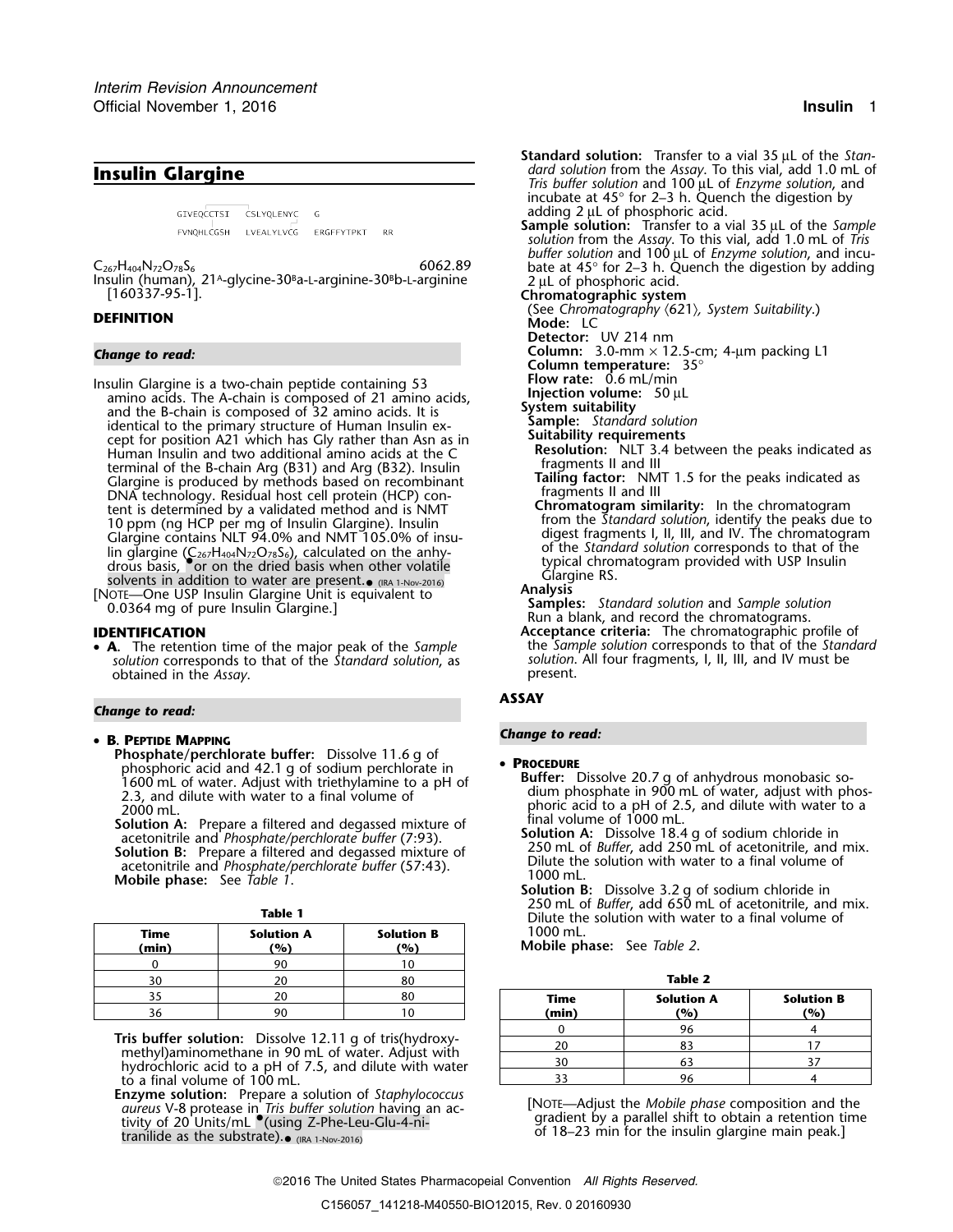- **System suitability solution:** Dissolve the contents of 1 **Lamp:** Suitable radiation source such as zinc hollow-<br>vial of USP Insulin Glargine for Peak Identification RS in cathode or electrodeless-discharge-lamp (EDL) vial of USP Insulin Glargine for Peak Identification RS in cathode or elect 0.3 mL of 0.01 N hydrochloric acid, and add 1.7 mL of System suitability 0.3 mL of 0.01 N hydrochloric acid, and add 1.7 mL of water. water. **Samples:** *Standard solutions* and *Blank*
- **Standard solution:** Dissolve the contents of 1 vial of Using the *Standard solutions* and *Blank*, construct a caliric acid, transfer the solution to a 10-mL volumetric *dard solutions* versus their concentrations, and draw
- **Sample solution:** Dissolve 15 mg of Insulin Glargine in **Suitability requirements**<br>1.5 mL of 0.01 N hydrochloric acid, and dilute with **Correlation coefficient:** NLT 0.999 1.5 mL of 0.01 N hydrochloric acid, and dilute with **Correl**<br>water to a final volume of 10 mL. water to a final volume of 10 mL.<br>**Chromatographic system**
- 

(See *Chromatography* 〈621〉*, System Suitability*.) *Blank*

**Column:** 3.0-mm  $\times$  25.0-cm; 4-µm packing L1

- **Column temperature:**  $35^\circ$  **lin Glargine taken:**
- **Flow rate:** 0.6 mL/min
- **Injection volume:**  $5 \mu L$
- **System suitability**
- (µg/mL) *solution*
- 
- **Resolution:** NLT 2.0 for the ratio of the height of  $V = 0.001$ <br>the 0<sup>A</sup>-Arg-insulin glargine peak to the height of the  $V =$  volume of the *Sample solution*, 100 mL the 0<sup>A</sup>-Arg-insulin glargine peak to the height of the *V* = volume of the *San* valley between the 0<sup>A</sup>-Arg-insulin glargine peak and  $F_2$  = sampling factor, 5 valley between the 0<sup>A</sup>-Arg-insulin glargine peak and  $F_2$  = sampling factor, 5<br>the insulin glargine peak System suitability solution  $W$  = weight of Insulin Glargine taken (mg) the insulin glargine peak, *System suitability solution* M = weight of Insulin Glargine taken (mg) **Tailing factor:** NMT 1.8 for the insulin glargine **Acceptance criteria:** NMT 0.80%
- peak, *System suitability solution* **PRODUCT-RELATED SUBSTANCES AND IMPURITIES Relative standard deviation:** NMT 2.0% for six replicate injections, *Standard solution*

**Samples:** *Standard solution and Sample solution*<br>**Calculate the potency, in percent, of insulin glargine <b>Change to read: SUBSTANCES** (IRA 1-Nov-2016) Calculate the potency, in percent, of insulin glargine  $(C_{267}H_{404}N_{72}O_{78}S_6)$  in the portion of Insulin Glargine

- 
- 
- 
- $C_U$  = concentration of the *Sample solution*<br>(corrected for the water content <sup>or</sup> loss on

basis or dried basis  $(IRA 1-Nov-2016)$ 

- IRC DETERMINATION<br>
Standard stock solution: 10 μg/mL of zinc in 0.01 N related substances in the portion of a commercially available zinc<br>
standard solution for atomic absorption<br>
Re
	- standard solution for atomic absorption<br> **Standard solutions:** 0.2, 0.4, and 0.6 μg/mL of zinc<br>
	from the *Standard stock solution* diluted with 0.01 N<br>
	Σ%*i*<sub>γ</sub> = total percentage of insulin
	- **Sample solution:** Dissolve 45 mg of Insulin Glargine, *Solution*<br>accurately weighed, in 50 mL of 0.01 N hydrochloric **Acceptance criter** accurately weighed, in 50 mL of 0.01 N hydrochloric **Acceptance criteria**<br>acid. Dilute 10 mL of the solution with 0.01 N hydro-**Any individual insulin glargine related**<br>Chloric acid to a final volume of 100 mL.<br>**Chloric ac**
	-
	-
	-
	-
	-
	-

USP Insulin Glargine RS in 1.5 mL of 0.01 N hydrochlo-<br>
ric acid, transfer the solution to a 10-mL volumetric *dard solutions* versus their concentrations, and draw the straight line best fitting the three plotted points.<br>Suitability requirements

- 
- **Samples:** *Standard solutions, Sample solution, and Blank*
- **Mode:** LC Determine the concentration, *C*, in µg/mL of zinc in<br>
Detector: UV 214 nm

the *Sample solution* using the calibration curve.<br>Calculate the percentage of zinc in the portion of Insu-

$$
Result = [C \times F_1 \times V \times (F_2/W)] \times 100
$$

- **Samples:** *System suitability solution* and *Standard <sup>C</sup>* = concentration of zinc in the *Sample solution*
- **Suitability requirements**  $F_1$  = conversion factor from  $\mu$ g/mL to mg/mL,<br>**Resolution:** NIT 2.0 for the ratio of the height of  $\mu$  0.001
	-
	-
	-

- 
- (C<sub>267</sub>H<sub>404</sub>N<sub>72</sub>O<sub>78</sub>S<sub>6</sub>) in the portion of Insulin Glargine **Mobile phase, System suitability solution, Standard**<br>**solution, Sample solution, Chromatographic system,**  $\text{Result} = (r_U/r_S) \times (C_S/C_U) \times 100$  and **System suitability:** Proceed as directed in the Assay.<br>**Analysis Analysis**

 $r_0$  = peak response of insulin glargine from the<br>
Sample solution<br>  $r_5$  = peak response of insulin glargine from the<br>
Standard solution<br>
Standard solution<br>
Standard solution<br>
Standard solution<br>
Standard solution<br>
Stand  $C_S$  = peak response of insulin glargine from the *Standard solution*<br>  $C_S$  = concentration of USP Insulin Glargine RS in<br>
the *Standard solution* (mg/mL) **portion of Insulin Glargine taken:**<br>
Result =  $(r/r_r) \times 100$ 

$$
Result = (r_i/r_{\bar{t}}) \times 100
$$

- $r_i$  = peak response of the insulin glargine related **•**. **peak response of the insulin glargine related** drying<sub>• (IRA 1-Nov-2016</sub>) (mg/mL)<br>**Acceptance criteria:** 94.0%–105.0% on the anhydrous *solution solution* 
	- $r_T$  = sum of the responses for all of the peaks from<br>the *Sample solution*
- **OTHER COMPONENTS**<br>■ Calculate the total percentage of insulin glargine<br>Felated •substances• (IRA 1-Nov-2016) in the portion

from the *Standard stock solution* diluted with 0.01 N  $\Sigma\%i_x = \text{total}$  percentage of insulin glargine related hydrochloric acid •.<br>And *Substances•* (ika 1-Nov-2016) from the *Sample* 

**Blank:** 0.01 N hydrochloric acid **Total insulin glargine related •.substances:**• (IRA 1-Nov-**Instrumental conditions** 2016) NMT 1.5% (See *Atomic Absorption Spectroscopy* 〈852〉.) • **LIMIT OF HIGH MOLECULAR WEIGHT PROTEINS**

- 
- (See Atomic Absorption Spectroscopy (852).)<br> **EINIT OF HIGH MOLECULAR WEIGHT PROTEINS**<br> **Mobile phase:** Prepare a mixture of acetonitrile, water,<br> **Analytical wavelength:** Zinc absorption line at 213.9<br>
nm contrated ammoni nm<br>**Flame:** Air–acetylene flame of suitable composition **Flame:** Air–acetylene flame of suitable composition dilute with water to a final volume of 1000 mL.<br>(for example, 11 L of air and 2 L of acetylene per min) **System s** (for example, 11 L of air and 2 L of acetylene per min) **System suitability solution:** Dissolve 15 mg of Insulin Glargine containing more than 0.4% high molecular

2016 The United States Pharmacopeial Convention *All Rights Reserved.*